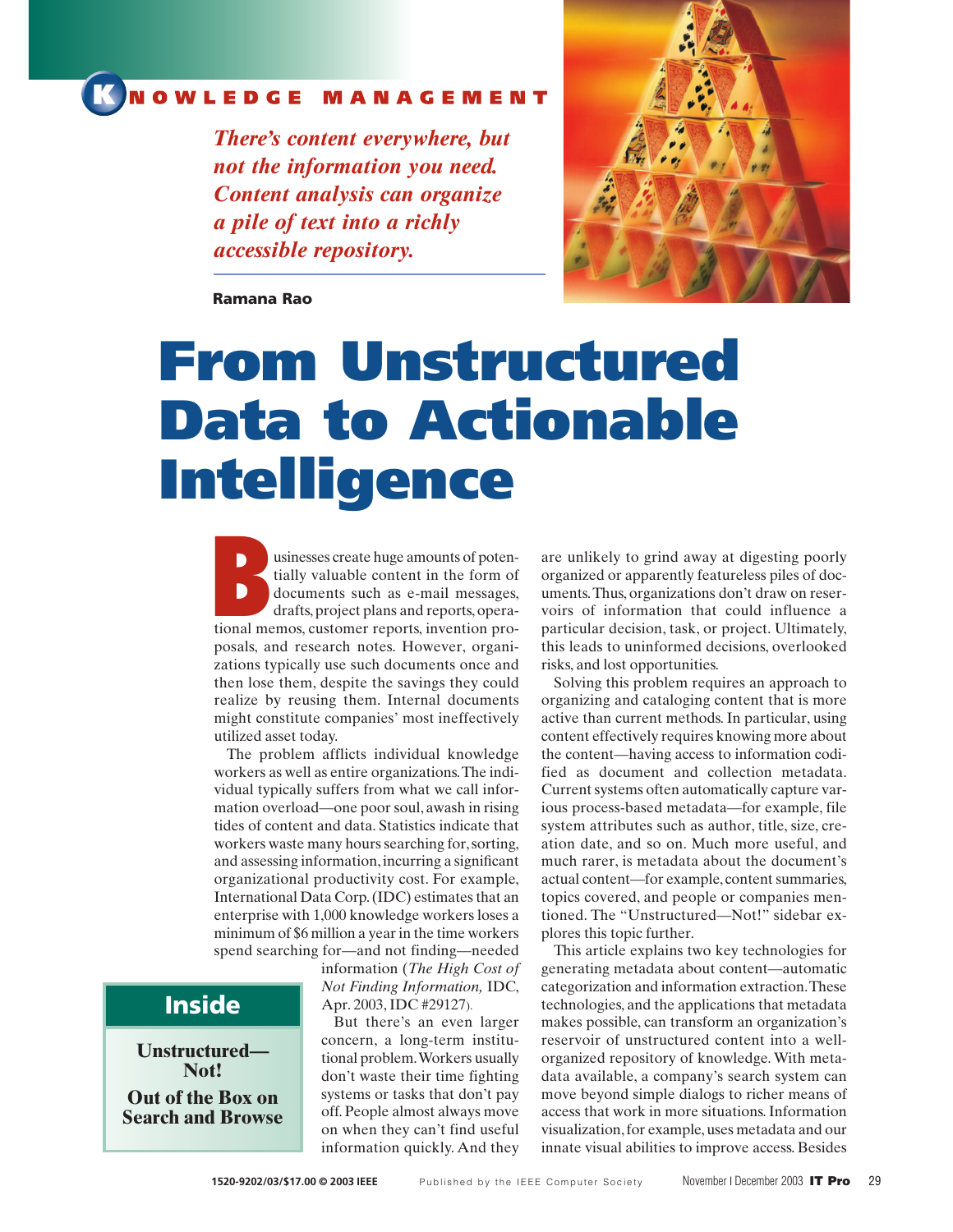## **Unstructured—Not!**

**Neither content nor knowledge work is truly unstructured. Content, despite often being called "unstructured data," is shaped—first, by intrinsic aspects of representation and expression and, second, by the social context in which it is produced and consumed.**

**Consider a physical magazine.You would hardly call it unstructured. You can riffle through it quickly, rattling off observations: Here's the table of contents. Here's the editor-in-chief. Oh, I hate that color, but what a nice dress. This is an ad, this is a feature article, and this one is really confused.**

**Our problem, as humans, starts not with one magazine, but with the stacks of unread magazines that pile up over months. Even worse are the piles of electronic documents on intranets and the Internet.**

**The term unstructured data refers to the difficulty of applying IT to routing and accessing content—slicing and dicing and manipulating it in all the ways typical of data stored in rows and columns in relational databases. The implied challenge is devising methods for extracting the latent structure embedded in content. Without access to such a structure, computers can't assist us in dealing with our piling-up volumes of information.**

**Meanwhile, automation has focused on certain kinds of highly structured routine work that aligns well with databases. Yet, workplace anthropologists commonly point out that even after automation, these jobs involve much more "unstructure" than the boss knows or, perhaps, wants to know. Knowledge work, on the other hand, has much more structure in it than current tools support.**

**We access information for various purposes and in various ways according to our purpose. Sometimes we're surveying an area of knowledge, trying to get a general understanding of what it's about or what's available.At other times we're searching for specific answers.**

**Sometimes we wander with a vague sense that something important is on the verge of crystallizing in our understanding. Other times we're skiing a series of tight turns, narrowing in on our target. It is this range of purpose and context that we can better address by providing a richer set of information access tools based on exploiting metadata.**

better access, metadata enables intelligent switching in the content flows of various organizational processes—for example, making it possible to automatically route the right information to the right person.A third class of metadata applications involves mining text to extract features for analysis using the statistical approaches typically applied to structured data. For example, if you turn the text fields in a survey into data, you can then analyze the text along with other data fields. All these metadatapowered applications can improve your company's use of its information resources.

#### **AUTOMATIC CATEGORIZATION**

Portals and content management systems often claim to provide metadata,but they in fact rely on humans to provide any metadata beyond what they automatically capture as they store or route documents. Although this approach can work well in structured work flows, it is untenable in loosely structured knowledge work, especially as organizations focus on knowledge workers' productivity. A categorization system can generate col-

lection catalogs or directories automatically.

A categorization system creates and maintains a hierarchical structure of categories—called a taxonomy—and assigns documents to the categories. A typical application is to use the taxonomy as a navigable directory for a high-value collection of private content—that is, you can create something like Yahoo for your own content.

Taxonomies typically blend classification schemes (such as the Dewey decimal system) and controlled vocabularies (such as Library of Congress subject headings) used in systems for cataloging and indexing library collections.They arrange subjects or topics into a hierarchy from general to specific categories. For example,you might see Art at the top,Postmodern Neon Art in the middle, and American Postmodern Neon Art in the 21st Century at the bottom.

A taxonomy's effectiveness and design depend on many factors. It's easy to get lost in a thicket of theoretical concerns, but remember that a taxonomy's ultimate evaluation occurs at the point of use.Thus, who the users are, what they will be doing, and what they know and understand are much more important than abstract properties of knowledge.

General collections and tasks aren't likely to be the highest-value applications for enterprise categorization in the near term. For example, would the pharmaceutical company Pfizer want its intranet to present its internal content in a news-oriented view of the world as would Reuters or Dow-Jones? Or would it do better to organize this content in a view

of the world according to Pfizer? Perhaps it would ultimately want both, but the latter holds more obvious value.After all,a privileged understanding in a focused area of knowledge or practice is what creates a competitive advantage.

So, a general-purpose taxonomy would probably be less useful than appropriately specialized or even private taxonomies. Focused taxonomies are likely to make finergrain discriminations within topics in more specialized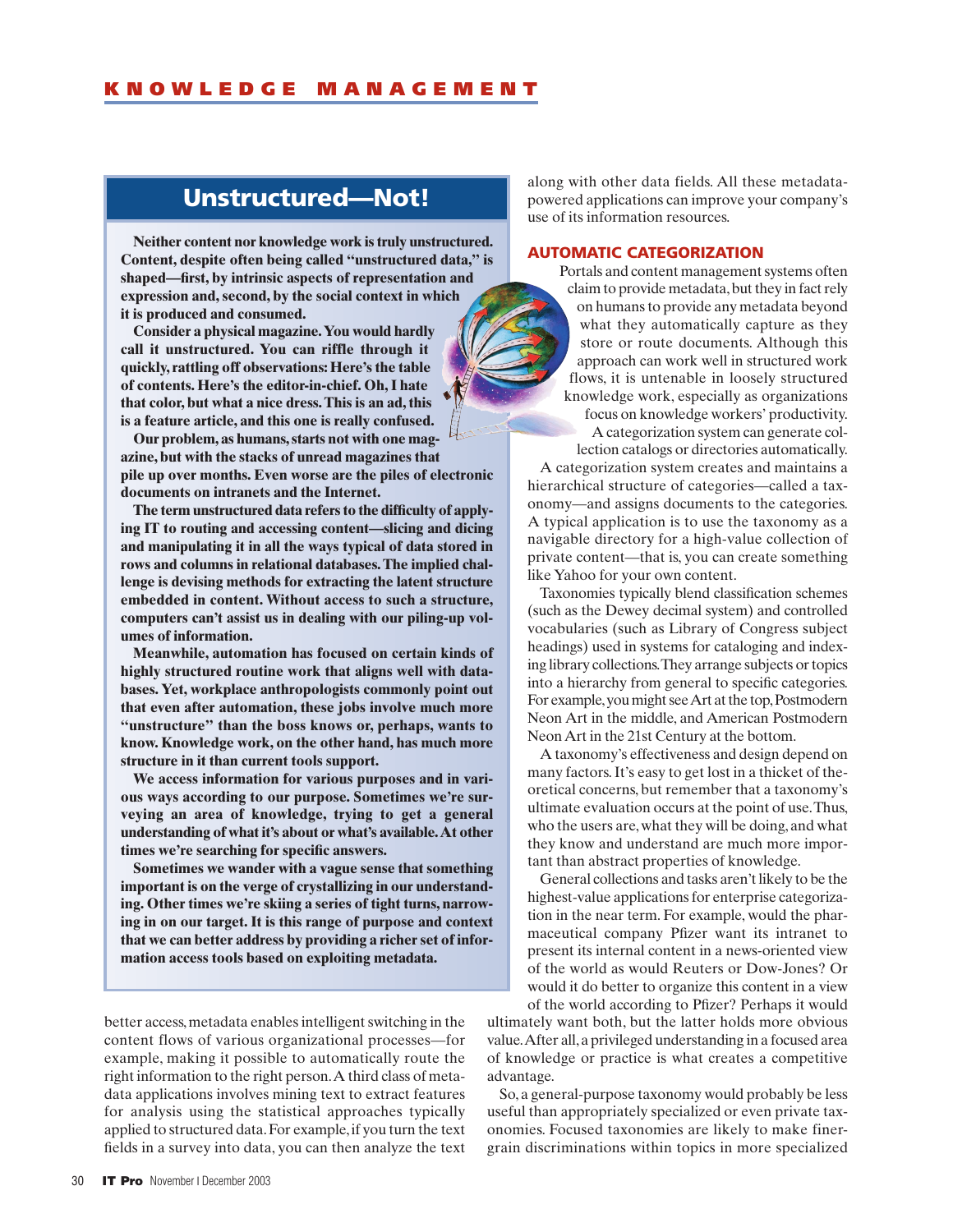collections, and are also likely to better match the language and the purposes of specialized users and uses. For example, the Medical Subject Heading (MeSH) taxonomy, which has evolved and been used over many years in medical research, is more suited than a general taxonomy for organizing Pfizer's reports for its thousands of drug researchers.

Beyond defining and managing a taxonomy, a categorization system must accurately assign documents to one or more categories. Most of the leading products do this using a mixture of several methods, including linguistic analysis,statistical inference,machine learning, and rule-based processing. Debates about the relative value of the different methods and the best ways of blending them will likely continue. For the moment, other aspects besides core accuracy will probably make the critical difference in your choice of categorization system. Functionality for managing taxonomies across their full life cycle and integration of the categorization systems into enterprise environments are particularly important. These features can have a major impact on the total cost of ownership and the likelihood of success during deployment.

Once the categorization system has assigned a document to categories, the system can use the category tags or codes for several purposes:

- *End-user browsing.* As the analogy with Yahoo suggests, a hierarchical directory allows browsing while gaining some of the precision and control of searching. It effectively turns a search's command line interface into a hierarchical menu of topics. Browsing the taxonomy imparts an overall sense of what's available and how it's organized, and then allows drilling down to specific topics of interest.
- *Document routing.* Whereas the purpose of end user browsing is to let the user access a pool of past content, this application's purpose is to process the stream of new content and trigger appropriate actions or responses within the enterprise.The system can notify a user automatically as it assigns documents to categories that relate to that user's work.It can route documents to the appropriate employee for processing.
- *Enhanced search and browse.*A system can blend a search function with a taxonomy in several ways that enhance searching or enable a tighter interplay between searching and browsing. Showing search results organized by the categories of the matching documents helps a user more quickly digest the results. Search results can also become a point of departure for browsing, because a document's category will probably contain other relevant documents that might not have matched the query. A related technique that has proven popular with Internet

## **Out of the Box on Search and Browse**

**The two most common paradigms for finding documents are search and browse.With years of Internet use behind us, the two approaches' strengths and weaknesses are familiar: Search is precise yet brittle. Browse is robust but vague.**

**Searching works quite efficiently when it works at all. If you know what you want and how to describe it, and if you are looking in the right place, nothing works better. But how often do all these conditions coincide? Search is as precise as a scalpel or laser, but can it alone help you discover or understand the disease?**

**Meanwhile, browse has essentially the opposite profile.You can always browse, but it's not clear what you're doing. You scan a page, you read a little, you click, you're somewhere else, you aren't sure where you are, you lose track of time.**

**Rather than seeing search and browse as two alternatives, think of them as two ends of the spectrum. The structuring and access technologies described in this article extend, blend, or mix the best of search and browse in various ways.**

**Categorization by providing a nested hierarchy of queries from general to specific provides the ease of browsing while letting you get more and more precise, as with advanced search. Information extraction enables dialogs that offer menus of precise terms you might not know or remember. And visualization gives you a way of understanding thousands of categories or documents at a time, along with a way to navigate quickly to relevant content.**

> directories is to search for categories and then to navigate up and down from the matching categories.The "Out of the Box on Search and Browse" sidebar discusses the strengths and weaknesses of search and browse.

#### **INFORMATION EXTRACTION**

Information extraction systems extract elements of information from documents and collections. This technique resembles what we do as we scan an article to assess its relevance to our goals. Based on linguistic analysis and scanning for patterns among words and phrases, extraction identifies many of the things people can quickly find in text without reading for deeper meaning.Two levels of extraction are common:

• *Entity extraction* focuses on identifying "named entities" such as people, organizations, products, and places.Also important are other special noun groups including large noun phrases that indicate topics or concepts, as well as entities such as dates, quantities, and measurements. Even this basic level of identification can dramatically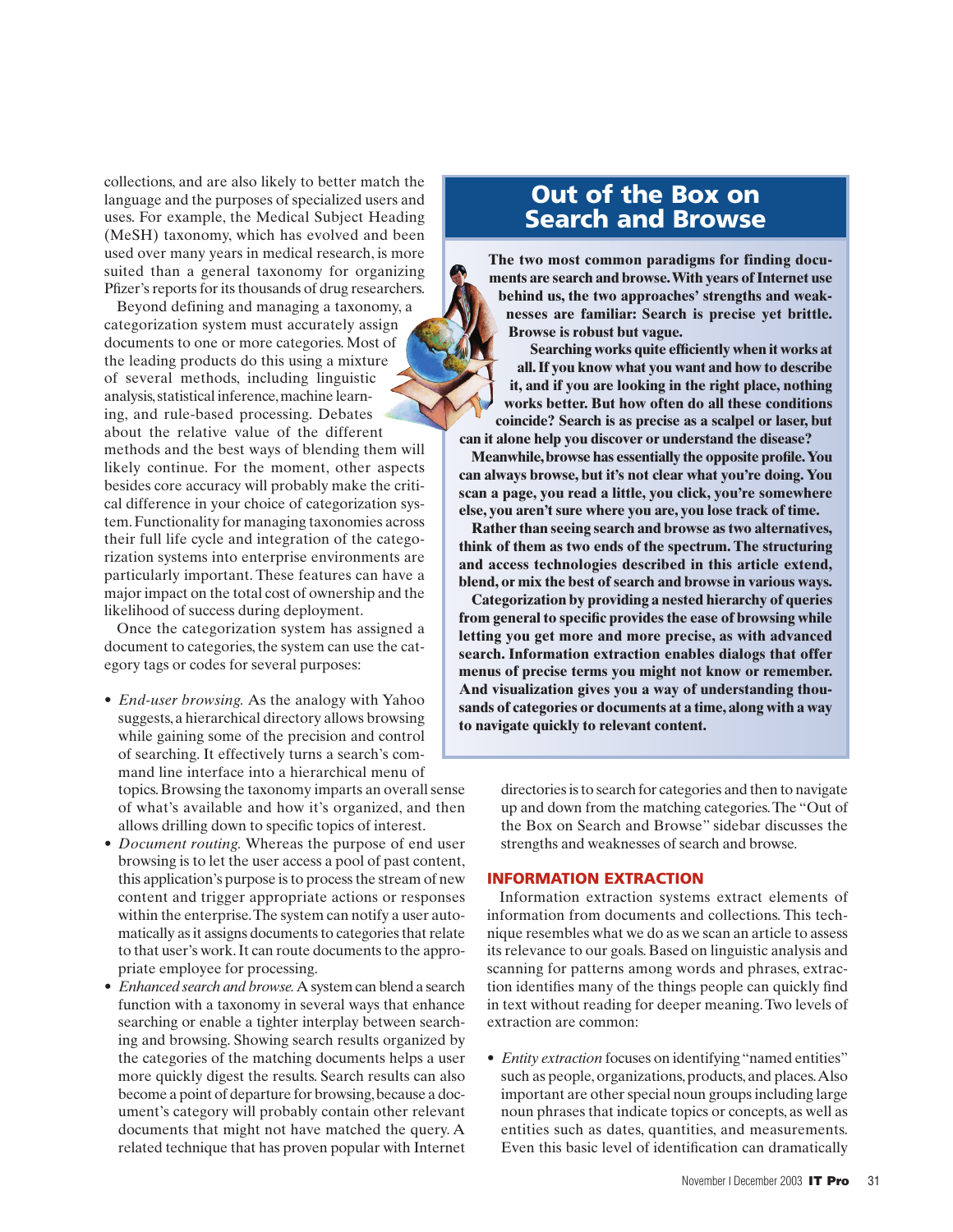

improve higher-level capabilities including categorization, search, and automatic summarization.

• *Fact extraction* spreads out from entities and topics, connecting and contextualizing them in relationships, thus expressing facts.

The simplest level of fact extraction is to determine the roles that various entities play and the relationships among them.For example,this type of extraction could determine that a particular person is the CEO of one company and also a board member for another company. This form of link creation lets us quickly use facts in documents as a way of understanding connections in the larger world.

Information extraction techniques can also link and contextualize topics in various ways. That a document concerns two topics together might be the key reason to select it. The fact that two topics appear more and more regularly together in documents might suggest a synthesis or the emergence of an important new perspective.

Another important class of facts to identify is significant events or event classes. For example, the announcement of a merger and acquisition, along with the roles played by organizations as acquirer and acquired, would be information of this type.

Extraction can provide a rich stream of additional tags that a content management system or database can store as metadata accompanying documents to support various purposes. Further, fact extraction can enable more specialized forms of querying or action triggering:

- *Document preview.* Extracted entities and facts—when displayed in search results,directory entries,or other places that reference documents in user inter faces—can provide clues to a particular document's usefulness to a specific task. By seeing a little bit more, but not too much, users can decide efficiently whether to examine the whole document or complete their task using just the preview.
- *Content packaging and routing.* The richer set of tags that extraction obtains can enable more sophisticated forms of packaging and routing. For example, these tags might let a publisher slice and dice its content into new channels or product offerings.This creates opportunities for new revenue streams and enhances the experiences of existing customers, increasing their loyalty and their revenue potential over time.

• *Surveillance.* Information extraction

schemes can scan new documents for new events of interest. For example, a financial industry application might detect mergers and acquisitions or management personnel changes in new streams or Web sites. Security agencies could use information extraction to detect suspicious patterns of activity in intelligence information.

• *Answering questions.* We can often express our specific questions as queries structured over roles, relationships, and entities. Combining search with fact extraction on results sets provides a way of answering many types of questions using a document collection—or at least of zeroing in on the most relevant content.

#### **INFORMATION VISUALIZATION**

Information visualization involves using visual techniques to increase the bandwidth of our interaction with information.In many ways,you might think of visualization as supercharged browsing, but current Web browsing and directory navigation often require much more reading and mechanical effort than visualization would entail.

Visualization takes advantage of our evolved preattentive,automatic skills for processing large amounts of visual information and for staying oriented in space and retaining spatial information. For example, in an array of thousands of points, we can quickly spot a single red one. We can see small discontinuities or changes of texture or shade. Groups, parallel structures, and shapes pop out at us.And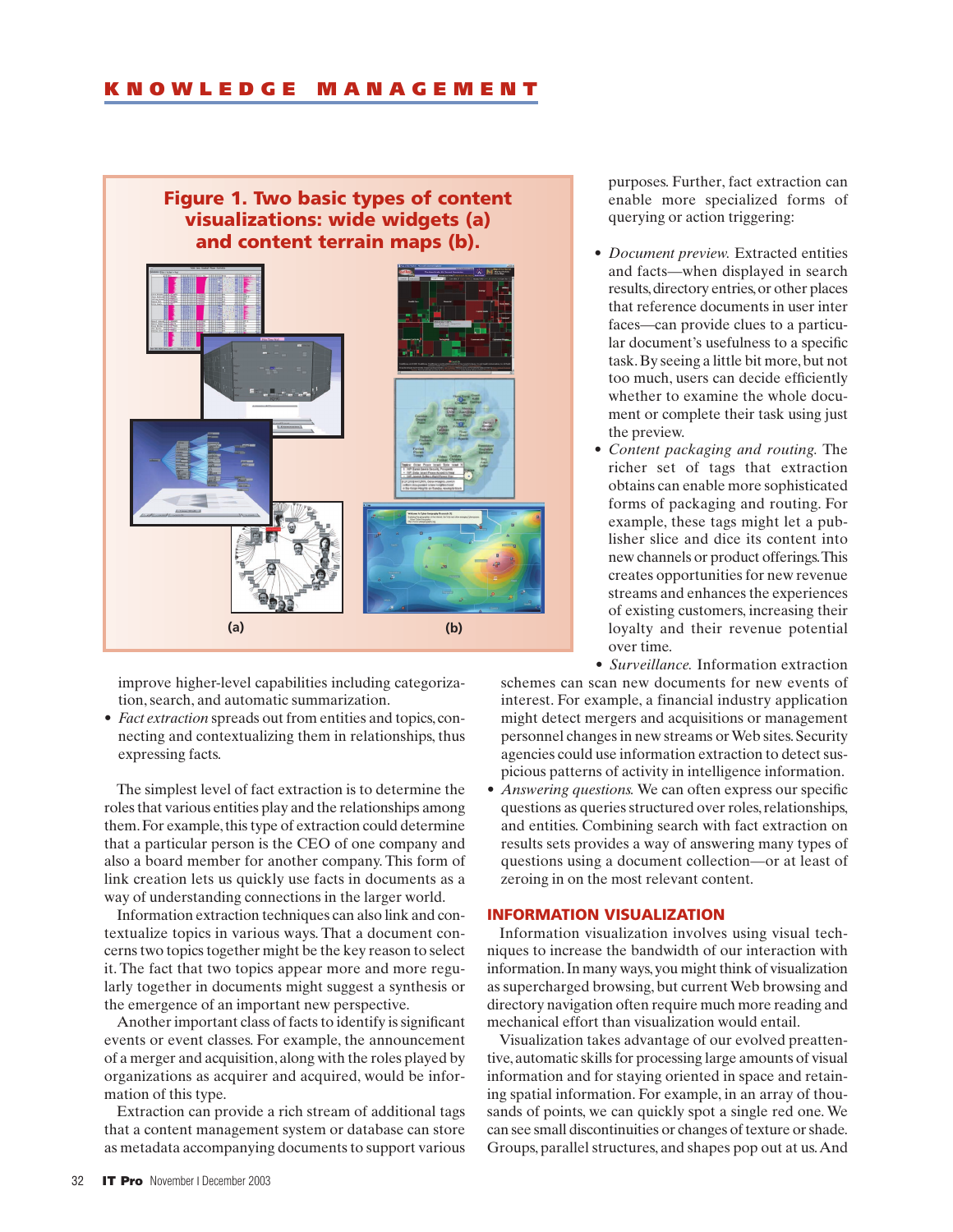we are quite good at remembering that a certain sentence was in the upper-left corner or how high it was located on the page. Taking advantage of these innate skills is the design opportunity of visualization.

Effective visualizations function like maps. Generally, maps let you survey or assess an entire territory and also navigate to specific locations. For example, a map would let you understand the neighborhoods and terrain of San Francisco and also plan a route from your hotel to the Moscone Center.

As with maps, different visualization techniques might emphasize one task or another. Some techniques emphasize big-picture thinking, whereas others might emphasize the detail and control necessary to navigate tightly or answer specific questions. Commercial applications are increasingly applying two types of visualizations to content collections; Figure 1 shows examples of both:

- *Content terrain maps* are directly analogous to geographic terrain maps.The visualization system generates representations of content sections and subsections,typically using automatic analysis to assign locations and area based on the properties of documents in the collection, and to render glyphs for subsections or items in the collection. This type of visualization supports various forms of interactions with the map surface and with extra tools that might search or highlight sections or items on the map. Typical examples are Smart Money's Map of the Market (http://www.smartmoney.com/marketmap) and Antarctica maps (http://www.antarctica.net).
- *Wide widgets* are like user interface objects that make up a graphical user interface, but they typically show many more objects at a time and provide much more effective spatial management. Usually, this type of visualization shows an interactive, visual structure that mirrors some central spine in the information.Typical examples are the Inxight Star Tree (http://www.inxight.com/ VizServerDemos/demo/orgchart.html) and TheBrain (http://www.thebrain.com), which are tools for navigating large hierarchies and graphs.

Visualizations support several uses that synthesize searching and browsing:

- *Collection overview.* By showing a rendering of the entire collection or several levels of the taxonomy at once, a visualization can help a user quickly get an overall sense of the collection and its structure.The concreteness of an effective visual structure has much to offer as a mental map that can act as a resource for interaction over time.
- *Rapid navigation.*A visualization can tightly integrate navigation and interaction with pattern or anomaly observation.For example,if you regularly use Map of the Market, you can identify and easily access the information about the companies that stand out today or that represent a

group that stands out. Similarly, Star Tree lets users rapidly move up and down a taxonomy several levels at a time once they learn how the taxonomy is organized.

• *Interpreting items in context*. "Spotlighting" search results on a graphical visualization—using salient visual features to mark matching items, for example, marking matches with red dots or flags—is a powerful technique for helping users interpret search results. Spotlights let users quickly see clusters of matches and thus focus on the most relevant areas of the collection. Documents that are close to matches, but that didn't themselves match, might in fact be quite relevant. Conversely, users could either quickly dismiss isolated matches or, because of their unusual context, embrace them as the most interesting. This type of result marking provides a specific example of the more general power of visualizations to help users interpret local features in their context.

### **APPLICATIONS FOR UNSTRUCTURED DATA MANAGEMENT**

Organizations can apply categorization, extraction, and visualization technologies in several ways to increase the efficiency of their content use. A typical deployment involves a number of infrastructure elements, as Figure 2 shows, that support both IT administrators and content organizers in the full process of deriving metadata from content and using the metadata in user-facing applications.

The most common applications help users find and understand documents as the need arises in their broader activities. In such cases, a user becomes explicitly aware of his or her information need and then searches or browses content sources to fulfill that need. Applying categorization, extraction, or visualization can lead to faster, better end user information access.

Two other general types of applications—routing and mining—leverage content-based metadata in broader organizational processes. Routing applications use the metadata to increase the degree of automation or intelligence in the process of moving content through the organization and its surrounding network. Mining applications enable the statistical analysis of content collections or flows to discover patterns or to drive organizational attention.

All three types of applications are becoming common in industry and market sectors.For an illustration of the range of potential applications and their organizational benefits, let's look at what the technologies I've described can offer three specific sectors—publishing, government intelligence, and life sciences research and development.

#### **Publishing**

In the publishing industry, content itself is the primary product (or the carrier of the service). Not surprisingly, publishing enterprises invest heavily in human activities and content technologies to create rich metadata that enables better access. Enhanced searching and browsing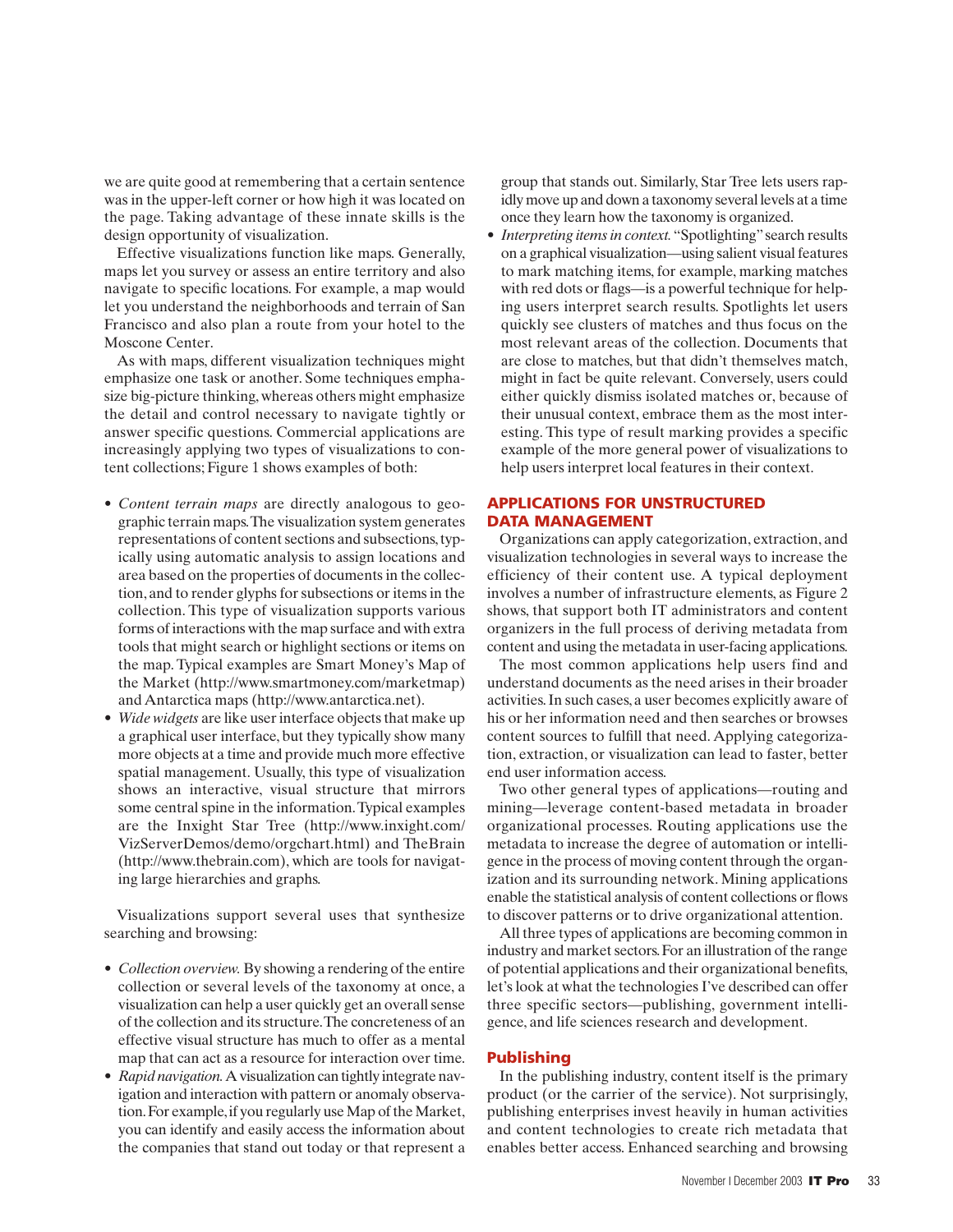

capabilities can generate greater customer usage.

Furthermore, content metadata supports the publishing industry's inherent routing-style processes for generating a broad range of content-based products and services. Timely, well-targeted content can have extremely high value for particular audiences and so represents significant revenue opportunities. Content packaging, repackaging, aggregation, syndication, and integration all have the purpose of more effectively reaching a greater number of customers and generating greater value.

The publishing industry is also a leading sector for mining-style opportunities. Many content customers are not interested in the content per se, but in what it reveals about, for instance, the market, trends, or broader realities. For example, a customer might purchase content to support competitive intelligence or corporate licensing activities. Needs such as these will also generate opportunities for publishers to provide content-mining applications or tools to their customers.

#### **Intelligence and law enforcement**

Government security agencies can be quite effective after a public event or when they have criminal suspects. The greater challenge facing these organizations is to notice and react to warnings and indications prior to an event—for example, to discover a criminal's or terrorist's plot in time to intervene. Toward this goal, these organizations gather huge amounts of content from public and classified sources.

In the past, security agencies required analysts to examine documents manually to explore or substantiate theories. Increasingly, they use automatic extraction technologies to identify entities and link them to one another and to places,times,and events.Important entity types in this sector include people, places, organizations, weapons, chemical compounds, phone numbers, license plates, vehicles, and so on.Facts or events involving these entities might include purchase or sale events that connect people and organizations or that associate particular things or identification numbers with particular people.

Beyond lifting the burden from personnel, automatic extraction generally lets these organizations better direct their attention.Analysts can move beyond the conventional search to look for specific facts or types of occurrences and contextualize these results against the background of the content collection. With extracted information stored as structured databases, analysts can explore facts and relationships directly to look for significant patterns, trends, or anomalies.Ultimately,security organizations can apply statistical and mining techniques to automatically trigger human involvement. These possibilities illustrate various methods for mixing human attention and automation as well as theory- and content-driven approaches.

#### **Pharmaceutical Research and Development**

Improving the efficiency and effectiveness of the drug development process is a major business priority for pharmaceutical and biotechnology companies. Drug development typically spans 10 to 15 years and involves contributions from geneticists, biologists, chemists, chemical engineers, medical researchers, and other specialists.The current estimated cost of successfully bringing a new drug to approval is more than \$600 million. Revenue from a major drug, however, typically runs into billions of dollars.